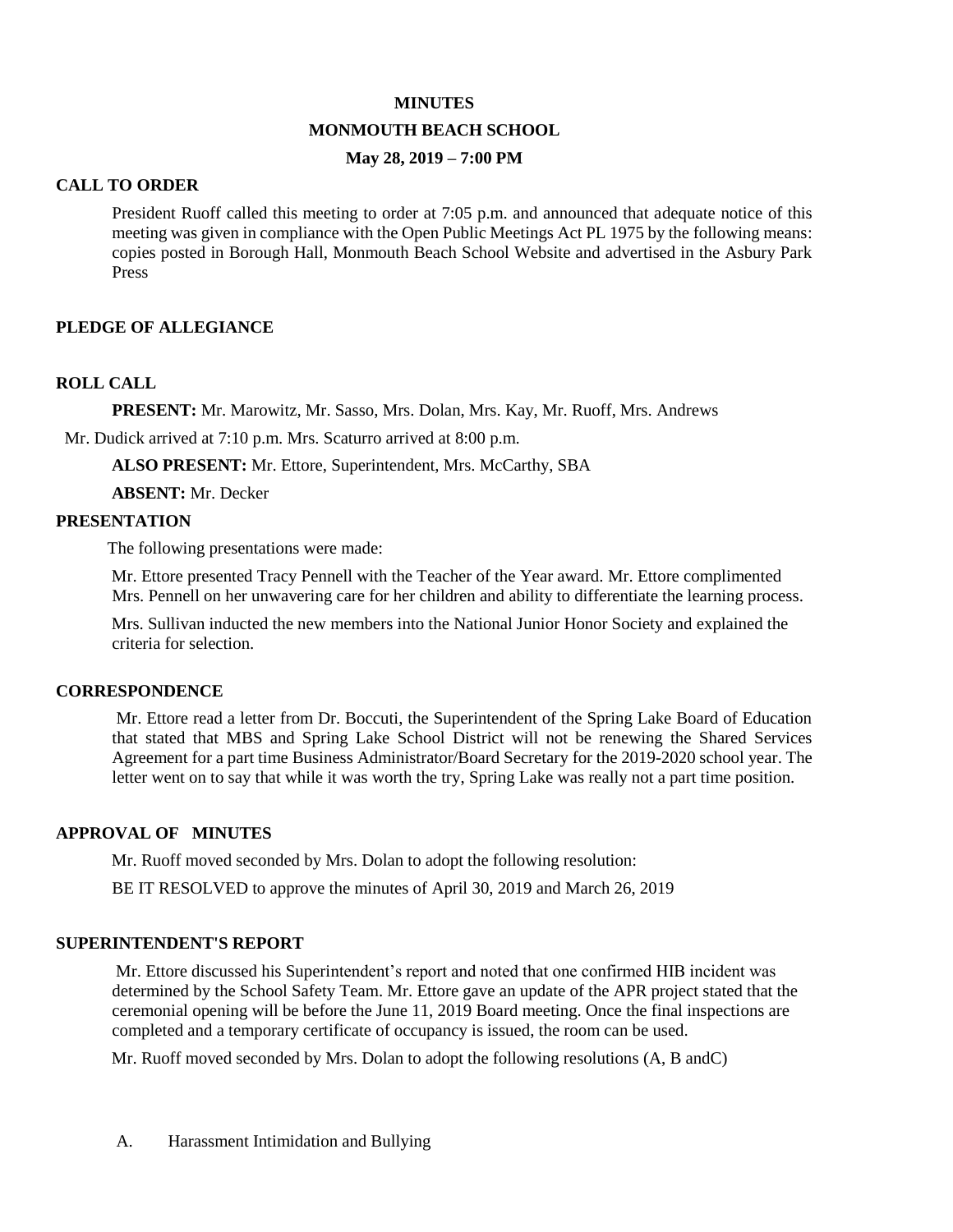## B. BE IT RESOLVED to approve the following:

## **STATISTICAL INFORMATION**

### **Student Enrollment as of April 30, 2019**

| Preschool     |       | 16        |
|---------------|-------|-----------|
| $K-1$         |       | 13        |
| $K - 2$       |       | 12        |
| Grade 1       |       | 24        |
| Grade 2       |       | 18        |
| Grade 3-1     |       | 12        |
| Grade 3-2     |       | 12        |
| Grade 4       |       | 17        |
| Grade 5 - 1   |       | 13        |
| Grade $5 - 2$ |       | 14        |
| Grade $6 - 1$ |       | 16        |
| Grade $6 - 2$ |       | 14        |
| Grade 7 - 1   |       | 14        |
| Grade $7 - 2$ |       | 14        |
| Grade $8 - 1$ |       | 13        |
| Grade 8 - 2   |       | <u>11</u> |
|               | Total | 234       |

#### Student Attendance

| September               | 96.5% | February | 94%   |
|-------------------------|-------|----------|-------|
| October                 | 97%   | March    | 93%   |
| November                | 94%   | April    | 94.5% |
| December                | 94%   | May      |       |
| January                 | 93%   | June     |       |
|                         |       |          |       |
| <b>Staff Attendance</b> |       |          |       |
| September               | 98.5% | February | 91.5% |
|                         |       |          |       |
| October                 | 95.5% | March    | 91.5% |
| November                | 90 %  | April    | 96.5% |
| December                | 86%   | May      |       |

January 94% June Fire Drills April 8, 2019 at 10:00 a.m. Security Drill

Bomb Threat – April 29, 2019 at 11:10 a.m.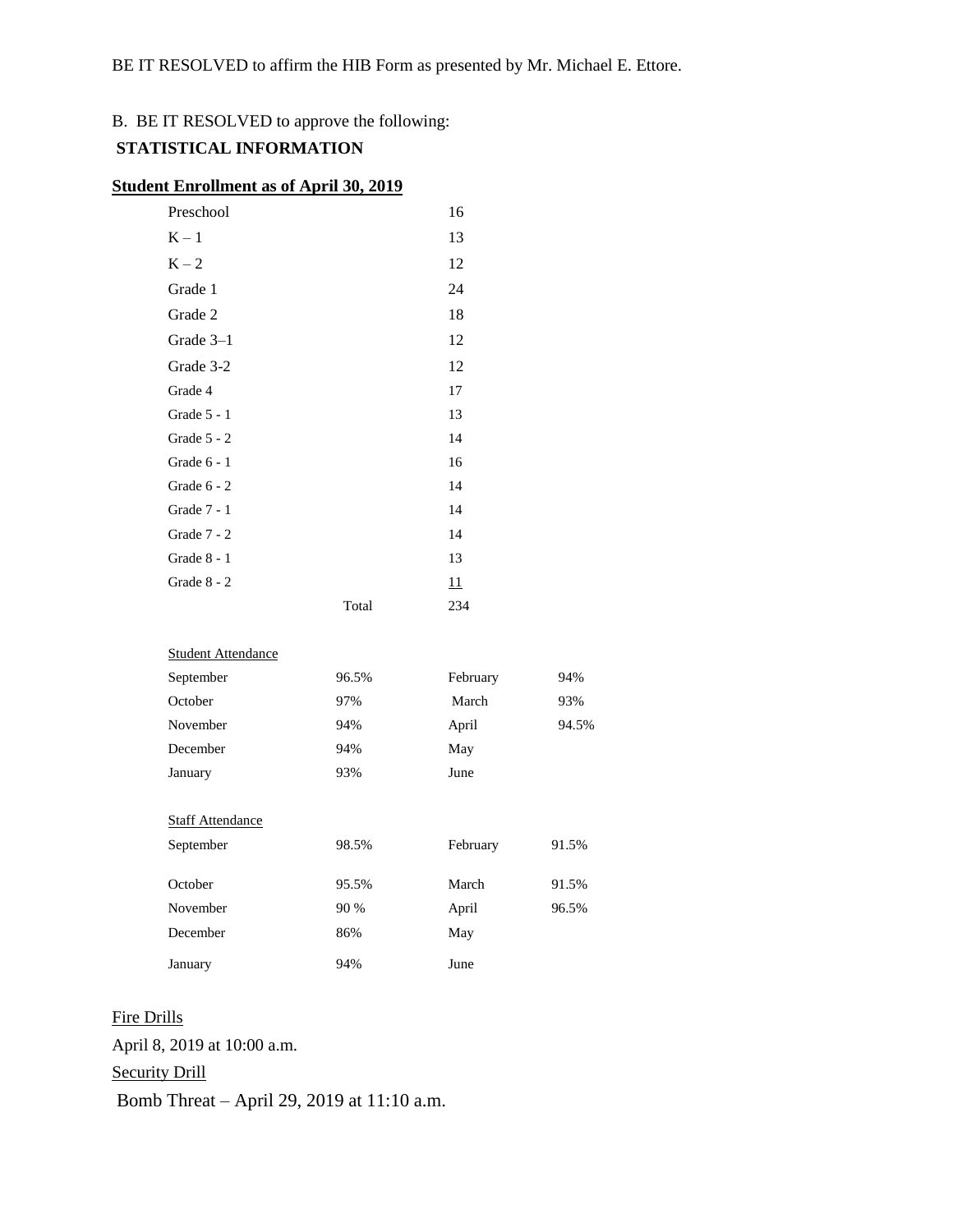## C. BE IT RESOLVED to approve the Affirmative Action Team to develop the Comprehensive Equity Plan based on the needs assessment in the district.

### **PUBLIC DISCUSSION**

In compliance with Open Public Meetings Act PL 1975, Chapter 10:4-12 subsection b, - A public body may exclude the public only from that portion of a meeting at which the public body discusses any matter involving the employment, appointment, termination of employment, terms and conditions of employment evaluation of the performance of promotion or discipline of any specific prospective public officer or employees or current public offer or employee employed or appointed by the public body, unless all the individual employees or appointees whose rights could be adversely affected request in writing that such matter or matters be discussed at a public meeting. As per Board Bylaws, 0167, public participation in Board Meetings, such remarks are to be limited to five minutes duration. The Board of Education, though affording the opportunity for members of the public to comment will not engage and/or make remarks concerning matters of student confidentiality and/or matters of personnel wherein employees of the District have not been given notice of the Board's intent to discuss their terms and conditions of employment. Members of the public are reminded that though they are afforded the opportunity to address the Board, they are not given license to violate the laws of slander. Comments made by members of the public that are not in keeping with the orderly conduct of a public meeting will be asked to yield the floor and if they fail to do so may be subject to charges under New Jersey statues associated with disruption of a public meeting.

Dottie Mahoney asked where she can see a copy of the budget. It was explained that it is advertised on the District's website. Mr. Ettore introduced Mr. Pete Genovese from Long Branch who will be providing BA services to Monmouth Beach. Mike Kammerer questioned the appearance of using Long Branch from a consolidation standpoint. It was explained that that was not a consideration as consolidation would have to be voted on.

### **PTO UPDATE**

The run was a successful fundraiser and a few thousand dollars more than the previous year was raised. Springfest is coming up on June 15, 2019. The PTO has raised approximately \$ 36,000 so far for the new playground and are waiting on more quotes for the cost. The first quote came in around \$ 60,000.

#### **FINANCE**

Chair: Karen Dolan

Leo Decker, Ken Marowitz, Vincent Sasso

Mrs. Dolan moved seconded by Mrs. Andrews the following resolutions (1 through 14):

1. BE IT RESOLVED to approve the following financial reports:

Report of the Board Secretary – April 30, 2019 Cash Balances:

| Fund 10 | \$2,030,756.70     |
|---------|--------------------|
| Fund 20 | (5,120.48)<br>\$   |
| Fund 30 | \$                 |
| Fund 40 | (69, 551.00)<br>\$ |
| Fund 50 | 3.927.22<br>S.     |
| Fund 60 | 46,712.49<br>\$    |

- Reconciliation Report for April
- Monthly transfer report for April
- May bills list in the amount of \$222,471.53
- Gross payroll in the amount of \$ 139,148.59 for April 15, 2019 and \$ 136,745.57 for April 30, 2019 and

In accordance with the reports attached: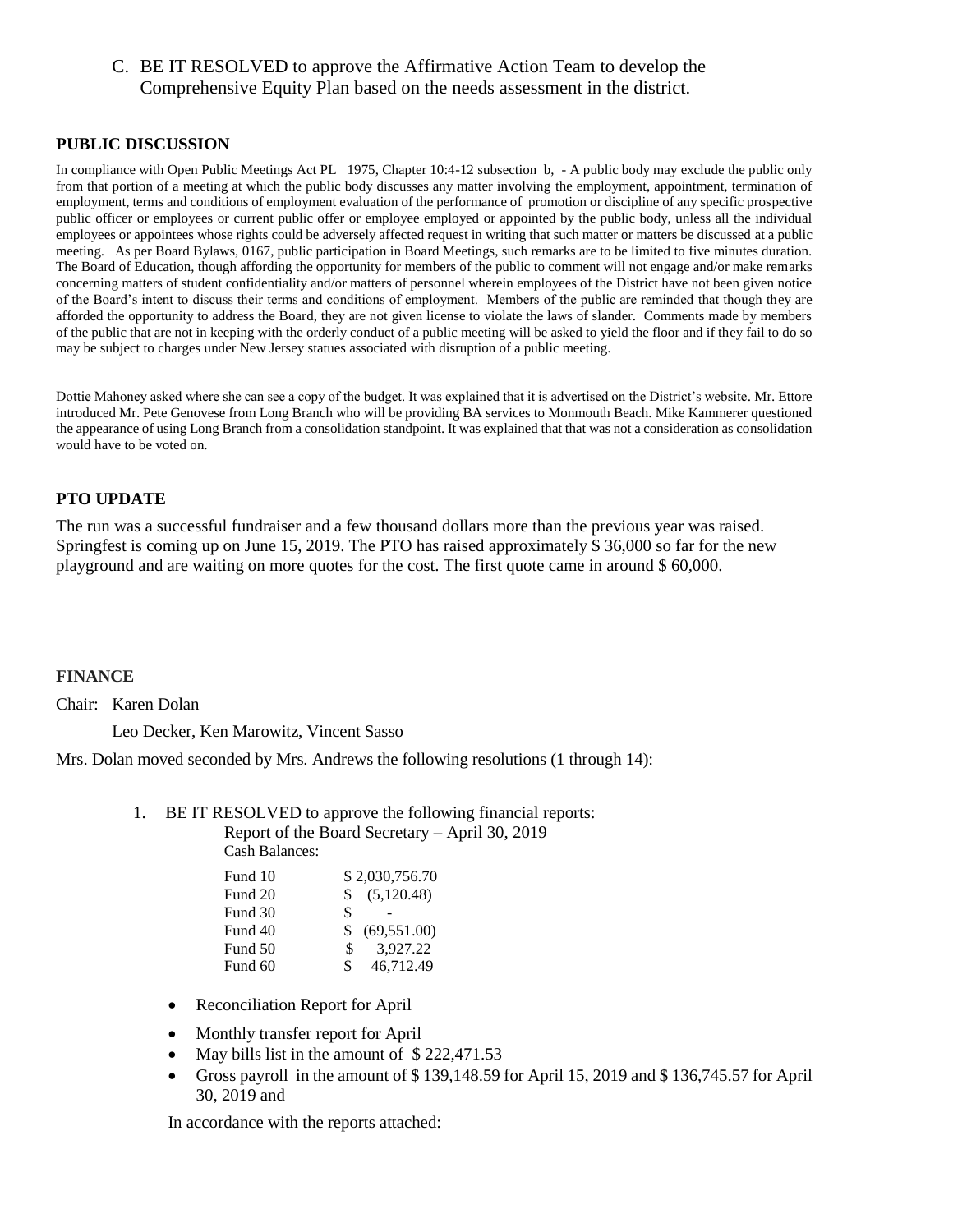Pursuant to NJAC 6:l20-2.13(d), I certify as of April 30, 2019 no budgetary line item account has been over expended in violation of NJAC 6:20-22.13 (ad). I hereby certify that all of the above information is correct.

Board Certification:

Pursuant to NJAC 6:20-2.3 (e), we certify that as of April 30, 2019 after review of the Secretary's Monthly Report and upon consultation with the appropriate district officials, that to the best of our knowledge, no major account or fund has been over expended in violation of NJAC 6:230-22.13(b) and that sufficient funds are available to meet the district's financial obligations for the remainder of the fiscal year.

- 2. BE IT RESOLVED to approve the following bus companies to provide quotes and services as needed for the 2019-2020 school year: Durham Bus Services, Hartnett Transportation. Jay's Bus Service, Seashore, MOESC, and Long Branch Schools.
- 3. BE IT RESOLVED to approve agreement with Monmouth Ocean Educational Services Commission to provide Substitute Nursing Services as needed for the 19-20 school year at a cost of \$56 for a registered nurse and \$44.50 for an LPN
- 4. BE IT RESOLVED to approve MBS' membership in the Brookdale Education Networks (Literacy, Technology, Math/Science) for the 2019-2020 school year, not to exceed a total district cost of \$1,250.00.
- 5. BE IT RESOLVED to approve the renewal of Edmentum (Study Island) for the 2019- 2020 school year for Math grades  $2 - 8$  at a cost of \$1,815.00.
- 6. BE IT RESOLVED to approve the Settlement Agreement and Release between American Leak Detection Inc and Monmouth Beach BOE in the amount of \$2,300.00.
- 7. BE IT RESOLVED to approve the WRS (Wilson Reading) Advanced Word Study Online Course (steps 7 -12) for Lori Gallo at a cost of \$1,000.00.
- 8. BE IT RESOLVED to approve agreement between Jersey State Controls and Monmouth Beach School District for the 2019-2020 school year at a cost of \$3,350.00.
- 9. BE IT RESOLVED to approve agreement between Strauss Esmay Associates and Monmouth Beach School District for the 2019-2020 school year at a cost of \$4,685.00.
- 10. BE IT RESOLVED to approve agreement between Blackboard Inc. and Monmouth Beach School District for the 2019-2020 school year at a cost of \$2,873.38
- 11. BE IT RESOLVED to approve agreement between Realtime Information Technology and Monmouth Beach School District for the 2019-2020 school year at a cost of \$10,730.00.
- 12. BE IT RESOLVED to approve agreement between Eastern Datacomm and Monmouth Beach School District for the 2019-2020 school year at a cost of \$4,372.00.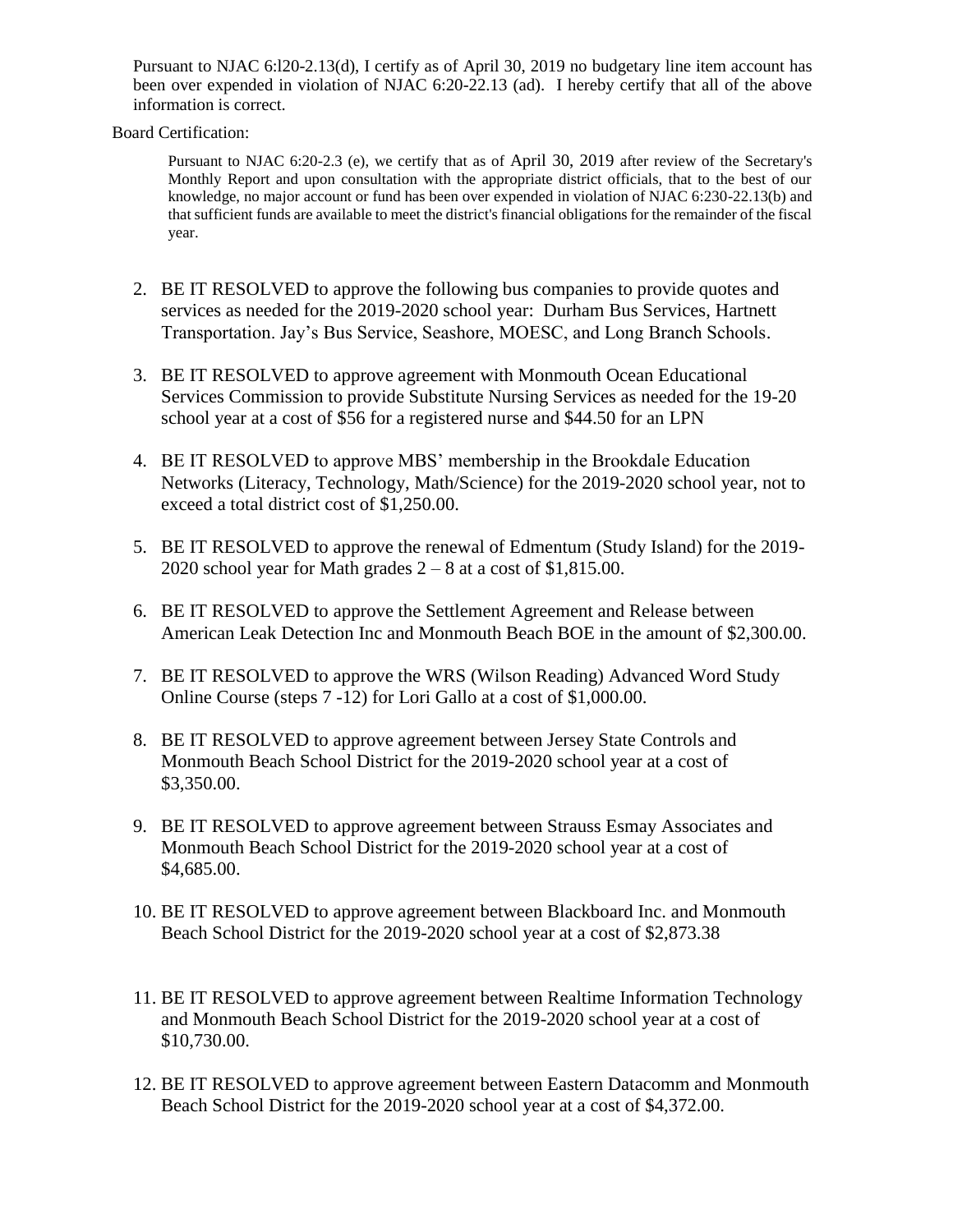- 13. BE IT RESOLVED to approve the Accutrain OnDemand Contract for staff professional development services at a cost of \$695.00 per year.
- 14. BE IT RESOLVED to approve the acceptance of a Safety Grant in the amount of \$ 3,214.82 from New Jersey Schools Insurance Group.

YES (to all): Mr. Marowitz, Mr. Dudick, Mr. Sasso, Mrs. Dolan, Mrs. Kay, Mr. Ruoff, Mrs. Scaturro, Mrs. Andrews

### **PERSONNEL**

Chair: Barbara Kay

Kelly Scaturro, Chris Dudick, Melanie Andrews

Mrs. Kay moved seconded by Mrs. Dolan the following resolutions ( A and B)

A. BE IT RESOLVED to approve the following tenured and non-tenured certified staff for the 2019- 2020 school year and to approve salaries as per Teacher Salary Guide for the 2019-2020 school year

| <b>STEP</b>        | <b>LAST NAME</b>    | <b>FIRST NAME</b> |
|--------------------|---------------------|-------------------|
| MA Step 9-10       | <b>Bowlby</b>       | Rianne            |
| BA Step 13         | <b>Brown</b>        | <b>Barbara</b>    |
| MA Step 9-10       | Clark               | Jessica           |
| BA Step 11         | Deininger           | Erin              |
| MA Step 5          | DePalma             | Nicole            |
| MA Step 7-8        | Freglette           | Tina              |
| BA Step 7-8        | <b>Fuchs Murray</b> | Jaclyn            |
| BA Step 12         | Gallo               | Lori              |
| $BA + 30$ Step 20  | Gillick             | Susan             |
| BA Step 11         | Kammerer            | Michael           |
| MA Step 13         | LoPiccolo           | Dina              |
| BA Step 20         | Mahoney             | Dorothy           |
| BA Step 9-10       | Marino              | Debra             |
| MA Step 9-10       | Maxcy               | Alexandria        |
| $MA + 30$ Step 7-8 | McMahon             | Alison            |
| MA Step 5          | Mogavero            | Rachel            |
| $BA + 30$ Step 5   | Owens               | Amanda            |
| BA Step 9-10       | Pennell             | Tracy             |
| MA Step 20         | Pietz               | Nancy             |
| BA Step 6          | Poznak              | Kory              |
| MA Step 20 (.10)   | Priest              | Christine         |
| BA Step 6          | Rossi               | Emily             |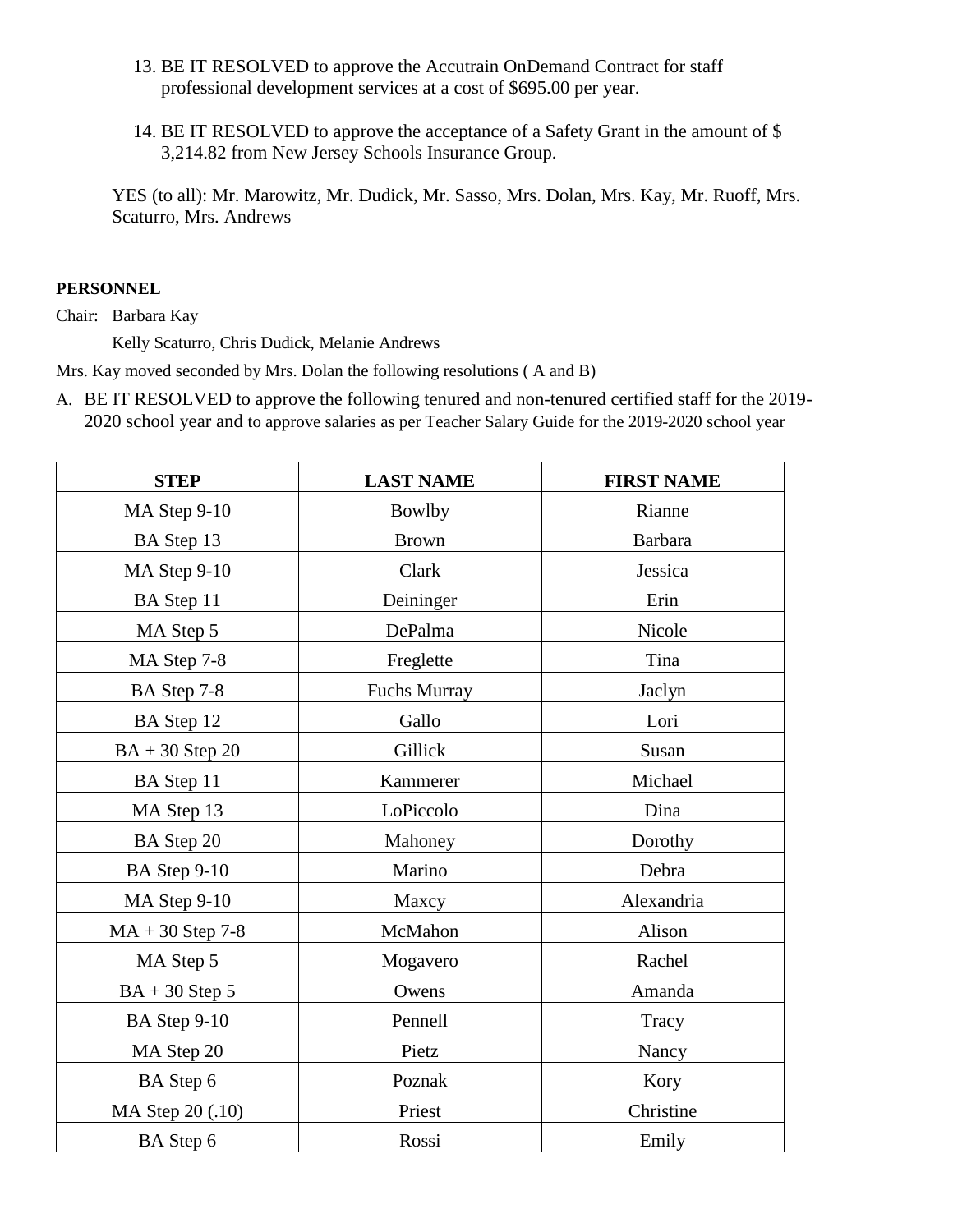| BA Step 20        | Santry          | Stephanie |
|-------------------|-----------------|-----------|
| MA Step 20        | Sheridan        | Kara      |
| $MA + 30$ Step 20 | Silakowski      | Doreen    |
| MA 11 (.60)       | <b>Stafford</b> | Linda     |
| MA Step 20        | Sullivan        | Denise    |
| MA Step 18 (.60)  | Tuzzo           | Debra     |
| MA Step 13        | Vaccarelli      | Meghan    |
| BA Step 14        | Vastano         | Jason     |
| BA Step 16        | Vincelli        | Peter     |
| MA Step 20 (.60)  | Zayko           | Cynthia   |

B. BE IT RESOLVED to retroactively approve Sydney Tuzzo to complete her 10 service hours for her psych degree at Monmouth Beach School under the direction of Deborah Tuzzo on Monday, May 6 and Friday, May 10.

YES (to all): Mr. Marowitz, Mr. Dudick, Mr. Sasso, Mrs. Dolan, Mrs. Kay, Mr. Ruoff, Mrs. Scaturro, Mrs. Andrews

## **CURRICULUM AND INSTRUCTION**

Chair: Kelly Scaturro

Melanie Andrews, Chris Dudick, Barbara Kay

Mrs. Kay moved seconded by Mrs. Dolan the following resolutions (A through H)

A. BE IT RESOLVED to approve Monmouth Beach School District 2019-2020 Summer Reading Support Position, Rate: \$30 Per Hour (Not to Exceed 20 Hours) as follows:

| Nancy Pietz        | hours | 300.00<br>D. |
|--------------------|-------|--------------|
| <b>Kory Poznak</b> | hours | 300.00       |

B. BE IT RESOLVED to approve the 2019-2020 Regional Professional Development Plan.

C. BE IT RESOLVED to approve the 2019-2020 Regional District Mentoring Plan..

D. BE IT RESOLVED to approve Monmouth Beach School District 2019-2020 Curriculum Writing/Revision as follows:

## **Grade Pre-K English Language Arts – Tracy Pennell and Kara Sheridan**

Up to 2 staff members not to exceed \$530 (10 hours in total @ \$53/hr., 5 hours each writer)

**Grade Pre-K Mathematics – Tracy Pennell and Nancy Pietz**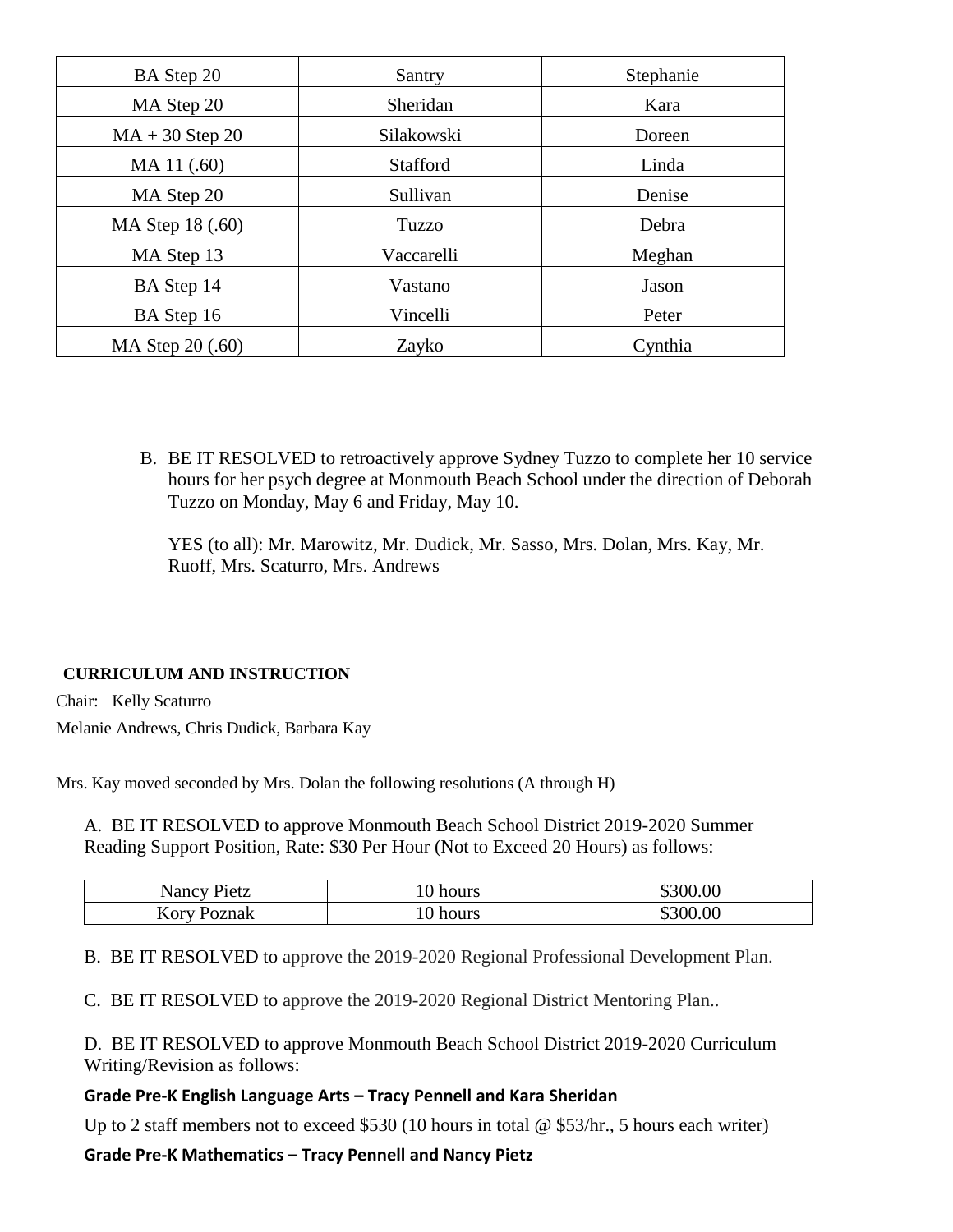Up to 2 staff members not to exceed \$530 (10 hours in total @ \$53/hr., 5 hours each writer)

## **Grade Pre-K Science – Tracy Pennell and Nancy Pietz**

Up to 2 staff members not to exceed \$530 (10 hours in total @ \$53/hr., 5 hours each writer) **Grade Pre-K Social Studies – Tracy Pennell and Kara Sheridan** 

Up to 2 staff members not to exceed \$530 (10 hours in total  $\omega$  \$53/hr., 5 hours each writer)

## **Grades Pre-K-8 Guidance – Denise Sullivan**

Up to 2 staff members not to exceed \$530 (10 hours in total  $\omega$  \$53/hr., 5 hours each writer)

## **Grade K Social Studies – Nicole DePalma**

Up to 2 staff members not to exceed \$530 (10 hours in total @ \$53/hr., 5 hours each writer)

# **Grade 1 Social Studies – Rachel Mogavero**

Up to 2 staff members not to exceed \$530 (10 hours in total  $\omega$  \$53/hr., 5 hours each writer)

# **Grade 2 Social Studies – Kory Poznak**

Up to 2 staff members not to exceed \$530 (10 hours in total @ \$53/hr., 5 hours each writer)

# **Grade 3 Social Studies – Jacki Fuchs**

Up to 2 staff members not to exceed \$530 (10 hours in total @ \$53/hr., 5 hours each writer)

# **Grade 4 Social Studies – Meghan Vaccarelli**

Up to 2 staff members not to exceed \$530 (10 hours in total @ \$53/hr., 5 hours each writer)

# **Grade 5 Social Studies – Alison McMahon and Jason Vastano**

Up to 2 staff members not to exceed \$530 (10 hours in total  $\omega$  \$53/hr., 5 hours each writer)

# **Grade 6 Social Studies – Alison McMahon and Peter Vincelli**

Up to 2 staff members not to exceed \$530 (10 hours in total  $\omega$  \$53/hr., 5 hours each writer)

# **Grade 7 Social Studies – Erin Deininger and Peter Vincelli**

Up to 2 staff members not to exceed \$530 (10 hours in total @ \$53/hr., 5 hours each writer)

# **Grade 8 Social Studies – Erin Deininger and Peter Vincelli**

Up to 2 staff members not to exceed \$530 (10 hours in total @ \$53/hr., 5 hours each writer)

E. BE IT RESOLVED to approve the following workshops:

- Peter Vincelli to attend Creating Inspiring Classroom with SMART on May 16, 2019 at a cost of \$0.
- Retroactively approve Linda Stafford to attend SLJ Leadership Base camp and Diversity Workshop at Rutgers University on May 3, 2019 at a cost of \$0.
- F. BE IT RESOLVED to approve the adoption of Charlotte Danielson: The Framework for Teaching teacher and staff evaluation model for the 2019-2020 school year, in partial fulfillment of the New Jersey Department of Education's Excellent Educators for New Jersey (EE4NJ) teacher and educational services staff evaluation system requirements.
- G. BE IT RESOLVED to approve the Shore Consortium for the Gifted and Talented Agreement for Participate on May 22, 2019 at a cost of \$560.00 for 7 students.
- H. BE IT RESOLVED to approve the following trips: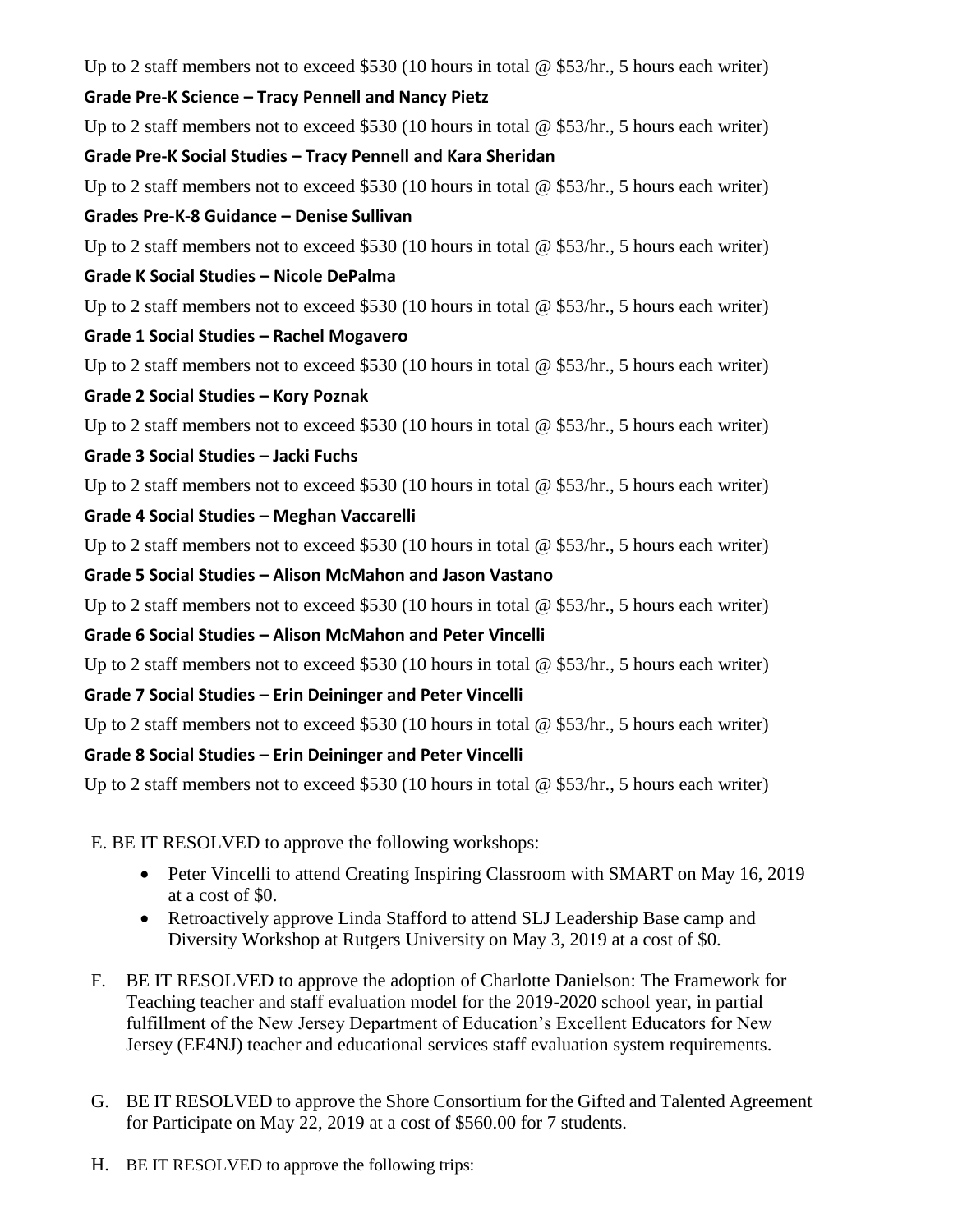- Grade 6 trip to Sterling Hill Mines on October 2, 2019 from 8:00 a.m. 3:00 p.m.
- K walking trip to the MB Library on May 28 from  $11:00$  a.m.  $-12$  p.m. with a rain date of June 11.

YES (to all): Mr. Marowitz, Mr. Dudick, Mr. Sasso, Mrs. Dolan, Mrs. Kay, Mr. Ruoff, Mrs. Scaturro, Mrs. Andrews

## **BUILDING AND GROUNDS**

Chair: Leo Decker

Ken Marowitz, Karen Dolan, Vincent Sasso

Mr. Marowitz moved seconded by Mrs. Dolan the following resolutions ( A and B)

- A. BE IT RESOLVED to approve the following Building Use Application Forms**:** 
	- Retroactively approve the  $8<sup>th</sup>$  Grade advisors to hold a  $7<sup>th</sup>$  grade parent meeting in the gym on May 22, 2019 from 6:00 p.m. – 7:00 p.m.
	- Retroactively approve the PTO to hold Kidz Art sessions in the Art Room on 5/6/19, 5/13/19, 5/20/19, 6/3/19, and 6/10/19 from 2:45 p.m. – 3:45 p.m.
	- Retroactively approve the PTO to weed the atrium space for the garden project on Saturday, May 18, 2019 from 9:00 a.m. – 11:00 a.m.
- B. BE IT RESOLVED to approve Shady Tree to perform final grading, sod installation, and plant installation outside the new school additional at a cost of \$9,760.00.

YES (to both): Mr. Marowitz, Mr. Dudick, Mr. Sasso, Mrs. Dolan, Mrs. Kay, Mr. Ruoff, Mrs. Scaturro, Mrs. Andrews

## **POLICY**

Chair: Christopher Dudick

No Report

## **GENERAL ITEMS**

• Next meeting date June 11, 2019 at 6:30 p.m.

Mr. Ruoff moved seconded by Mrs. Dolan the following resolutions:

- BE IT RESOLVED to approve the Character Award funded annually from Shore To Help and presented at the  $8<sup>th</sup>$  grade graduation in the amount of \$500.00 (divided between 2 students)
- BE IT RESOLVED to approve the Character Award funded annually from the Paul Sgro Scholarship Fund and presented at the  $8<sup>th</sup>$  grade graduation in the amount of \$500.00 (1 student)..

## **EXECUTIVE SESSION**

BE IT RESOLVED that pursuant to the Open Public Meetings act of 1975, the board is now going into Executive Session to discuss matters relating to:

- Matters rendered confidential by state or federal law
- \_\_\_\_\_ Personnel